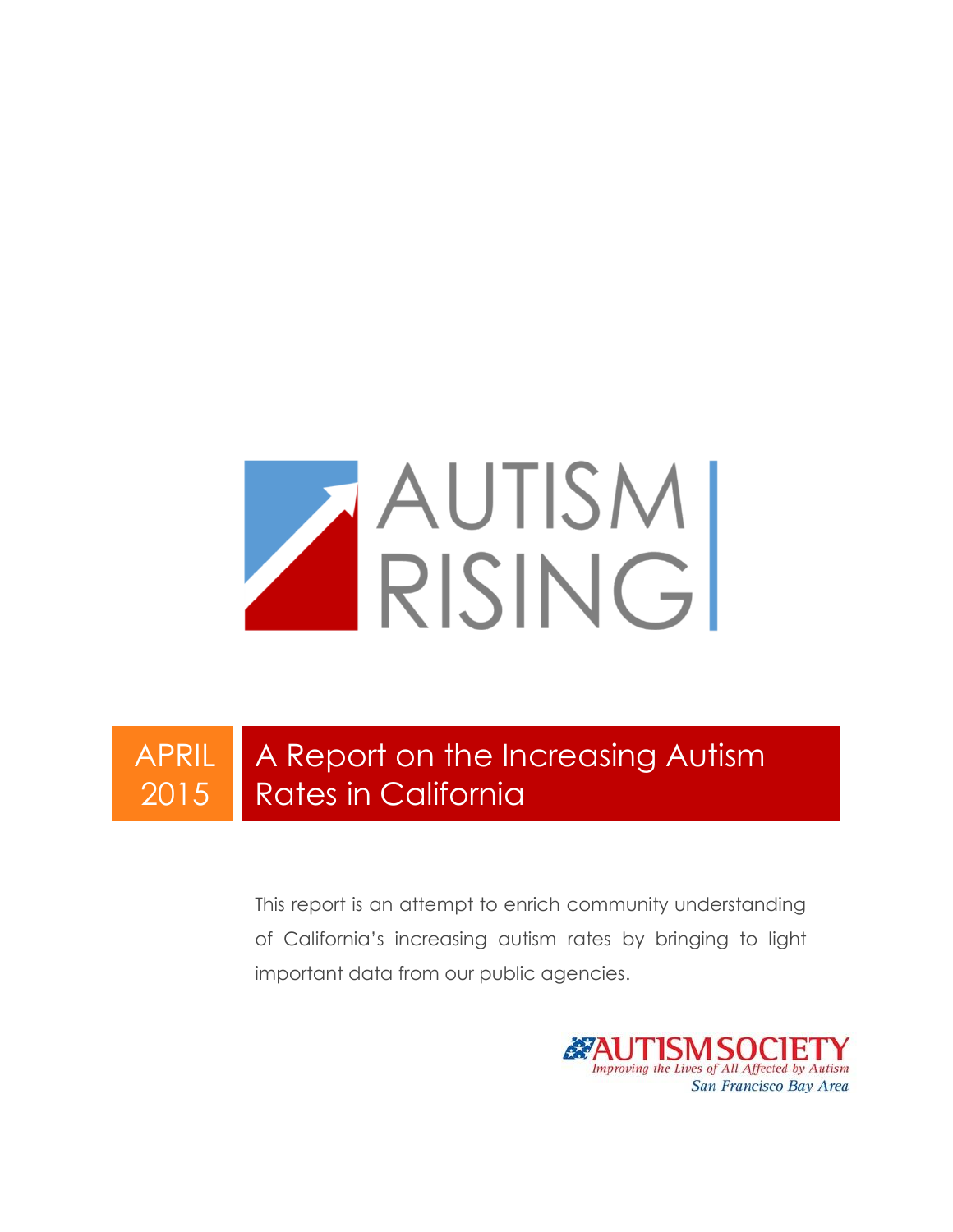## **Contents**

- 1. Executive summary
- 2. Definitions
- 3. DDS autism caseload, 1987-2014
- 4. DDS autism current cases, by birth year, 1931-2010
- 5. DDS autism cases as percent of total DDS caseload
- 6. DDS autism adult population projected increase, and projected costs
- 7. DDS autism cases compared to special education autism cases
- 8. DDS autism cases, by birth year, in ten most populous counties
- 9. DDS autism cases, children v adults, in ten most populous counties
- 10. Change in DDS autism cases, greater Bay Area, 1990 v 2015
- 11. Current residence type for DDS autism cases
- 12. Implications
- 13. Sources
- 14. Acknowledgements

1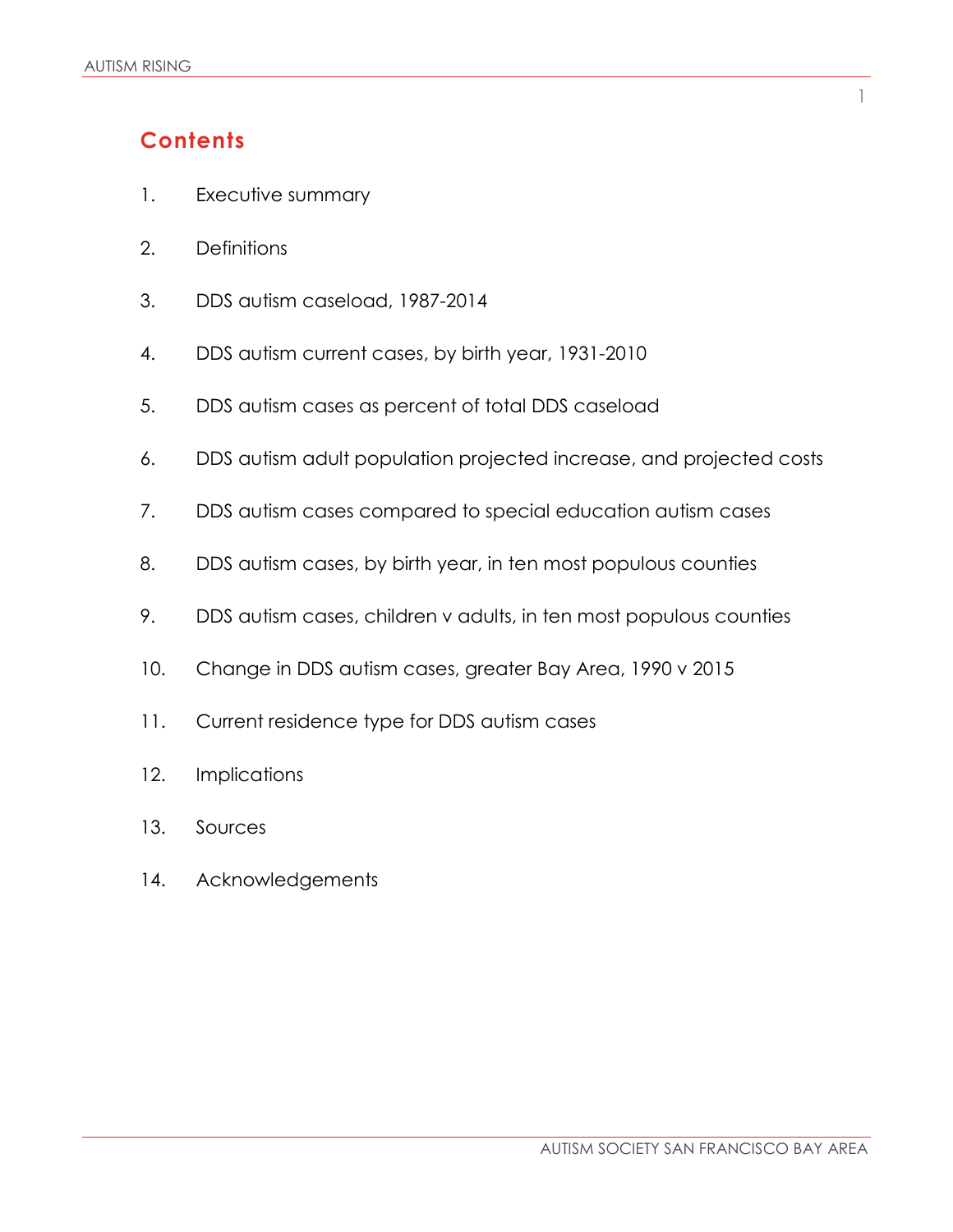#### **1. Executive Summary**

This report is an attempt to enrich community understanding of California's increasing autism rates by bringing to light important data, primarily from California's Department of Developmental Services (DDS), the state agency that provides services to residents with developmental disabilities, mainly through the system of 21 nonprofit regional centers located throughout the state. As explained in the next section, autism cases entered into the DDS system (what the report terms "DDS autism") represent just a portion of the overall clinically-defined population, and typically encompasses the more substantially disabled end of the spectrum.

Because of the entitlements and case-finding provisions of its unique Lanterman Act<sup>1</sup>, California is routinely acknowledged as maintaining the most robust and reliable statewide population autism and developmental disability data in the country. While the data is not perfect — consensus holds that the DDS system omits a portion of the state's overall clinically-defined autism population<sup>2</sup> and that eligibility criteria vary slightly by region — the case information in DDS databases is detailed, subject to ongoing review, and based on probing eligibility assessments that have grown more stringent over time. While the DDS data may not provide exact reflections of autism growth patterns, they paint a sufficiently thorough picture from which reasonable people can draw reasonable conclusions about growth and implications for public policy3.

A summary of key data is as follows:

• **DDS autism cases now surpass 76,000.** The DDS autism caseload stood at 2,701 in 1987, but in late 2014 surpassed 75,000 cases, and as of the date of this report, 76,000. This represents a 28-fold increase over 28 years. Sixteen years ago, DDS had considered 1998's autism caseload of slightly more than 11,000 a number of considerable concern, but now the volume nears seven times that level.

• **DDS intake is now reflecting nearly 5,000 DDS autism births per year.** Prior to the 1980s, DDS autism cases reflected an underlying count of 200 or fewer autism births per year. Today the number is nearing 5,000 such births per year feeding into the DDS system, a 25-fold increase over birth rates three decades ago. In addition, about 1.2% of all male births (2008 birth year sample) in California now result in DDS autism. In 1987, that rate was .017%.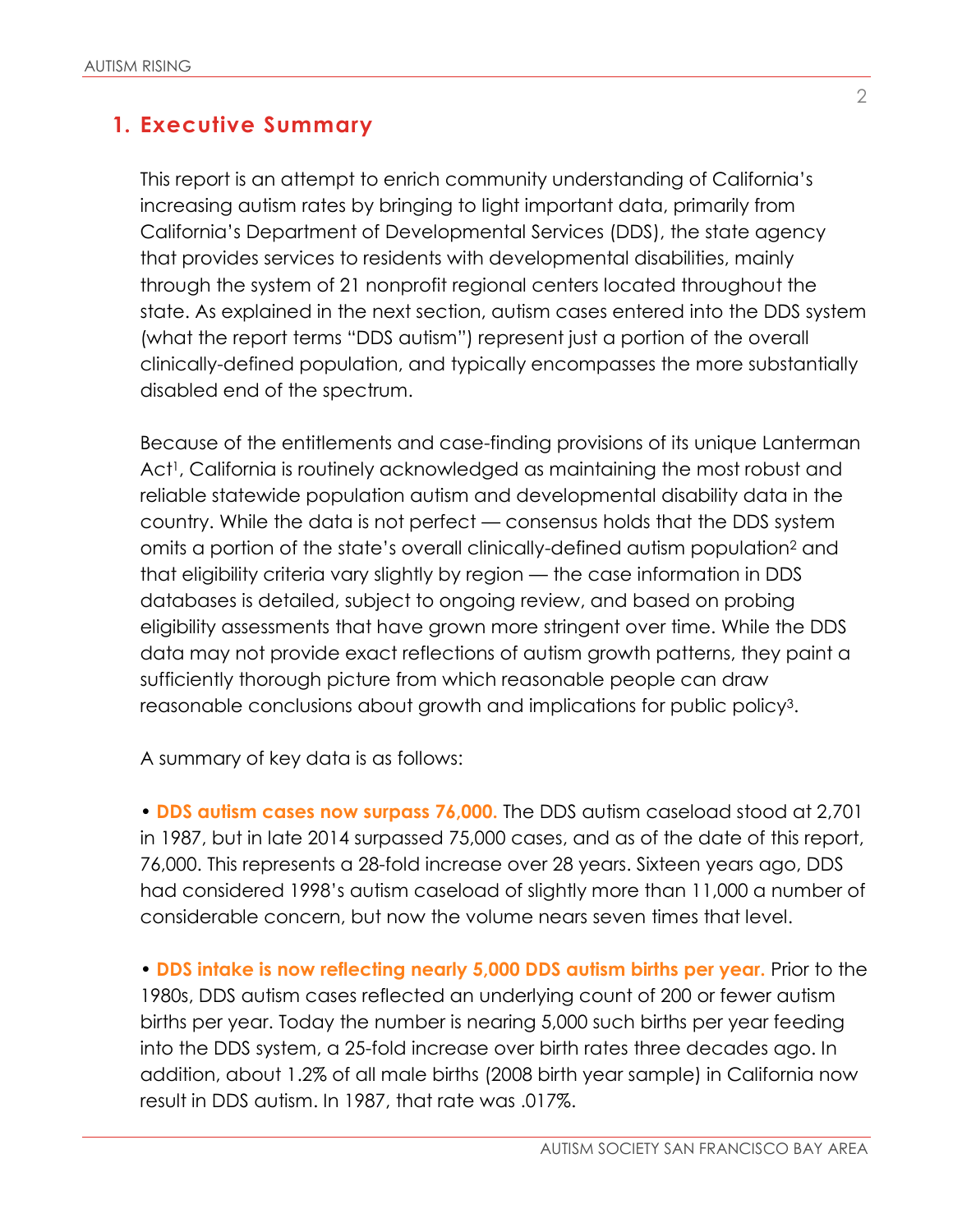• **DDS autism cases run at a rate about 59% of autism cases identified by special education.** Based on a comparison of DDS autism cases by birth year to California special education autism cases of the same birth year, it appears that DDS autism rates represent a population of approximately 59% of the size of the population identified in special education.

• **Autism occupies an increasing portion of the overall DDS caseload**. Autism intakes now represent about 70% of all DDS intakes. By contrast, in 1987, autism represented just 4.85% of the entire DDS caseload.

• **Adult DDS autism cases are poised to double in the next five years and triple in the next ten.** The DDS autism population aging out of school at age 22 is of particular importance to DDS, since the costs for support generally shift from school districts to the regional centers at that time. DDS autism 22+ caseload, if projected over time, will double over the next five years and triple over the next ten years, to about 42,000 cases at the end of 2025.

• **Regional center costs to support DDS adults with autism will soar.** Based on the most conservative estimates, that is, current averages for purchase of services for DDS autism adults, regional center annual costs to serve DDS autism adults (aged 22+) will nearly triple over the next ten years, to about \$1.2 billion.

• **The greater Bay Area experienced a more than 15-fold increase in its counties' DDS autism caseload between 1990 and 2014.** The Bay Area is now home to about 12,000 DDS autism cases, up from 754 in 1990.

• **Currently, about 94% of DDS autism cases statewide reside at home** with parents or family.

#### **Implications:**

• In light of the expected tripling of our more-severe adult autism population over the next decade, current efforts to strengthen California's faltering developmental services system<sup>4</sup> are urgent.

• As autism extends to occupy an ever-growing portion of the DDS caseload, day programs and supports that serve adults with autism, particularly those with complex behavioral needs, must be developed or expanded.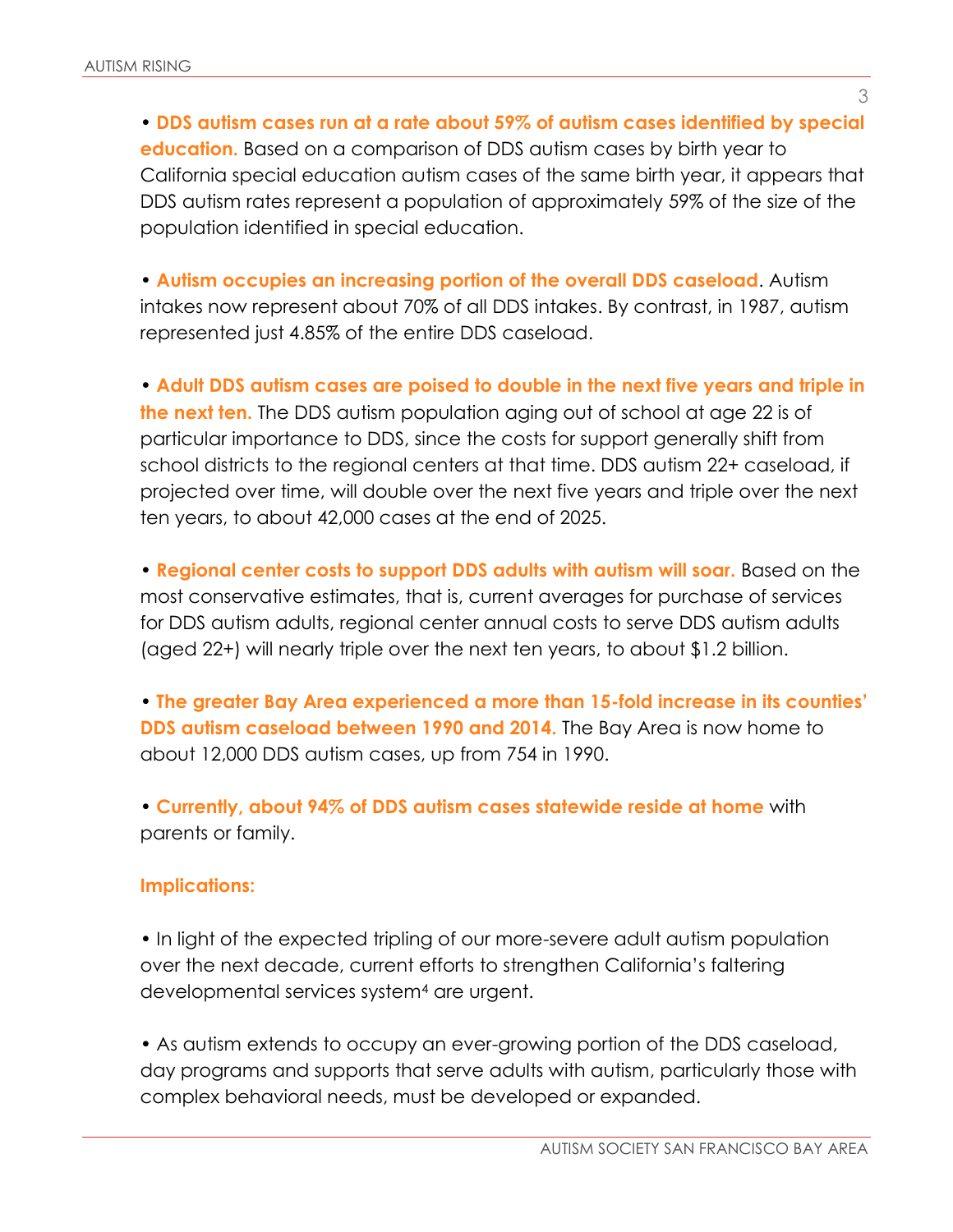• Policymakers should also understand the enormous wave of autism growth in the state means a substantial boost in community-based supported housing will be necessary to serve this burgeoning population incapable of caring or providing for itself.

• California's public health resources, including surveillance, reporting, and research efforts, should be immediately directed to further illuminate growth trends, to help project future service needs, and to help ascertain possible causes of this debilitating and costly neurodevelopmental disorder.

#### **2. Definitions**

This report focuses primarily on the neurodevelopmental disorder of autism as it exists within California's DDS system. DDS-defined autism involves substantial levels of impairment that may not be present in all individuals clinically diagnosed with autism.



Figure 1: This report focuses on autism as it exists within California's DDS system rather than the more broadly defined clinical or special education populations. This image is a conceptual representation of the DDS subset and does not reflect comparative incidence.

**Definition of DDS Autism.** DDS provides services to persons with developmental disabilities who fall under five eligibility categories: cerebral palsy, epilepsy, autism, intellectual disability, and other conditions closely related to intellectual disability. Aside from meeting diagnostic criteria for autism, the applicant must also have a level of impairment that rises to the level of a "developmental disability," which is defined as a non-physical disability that originates before an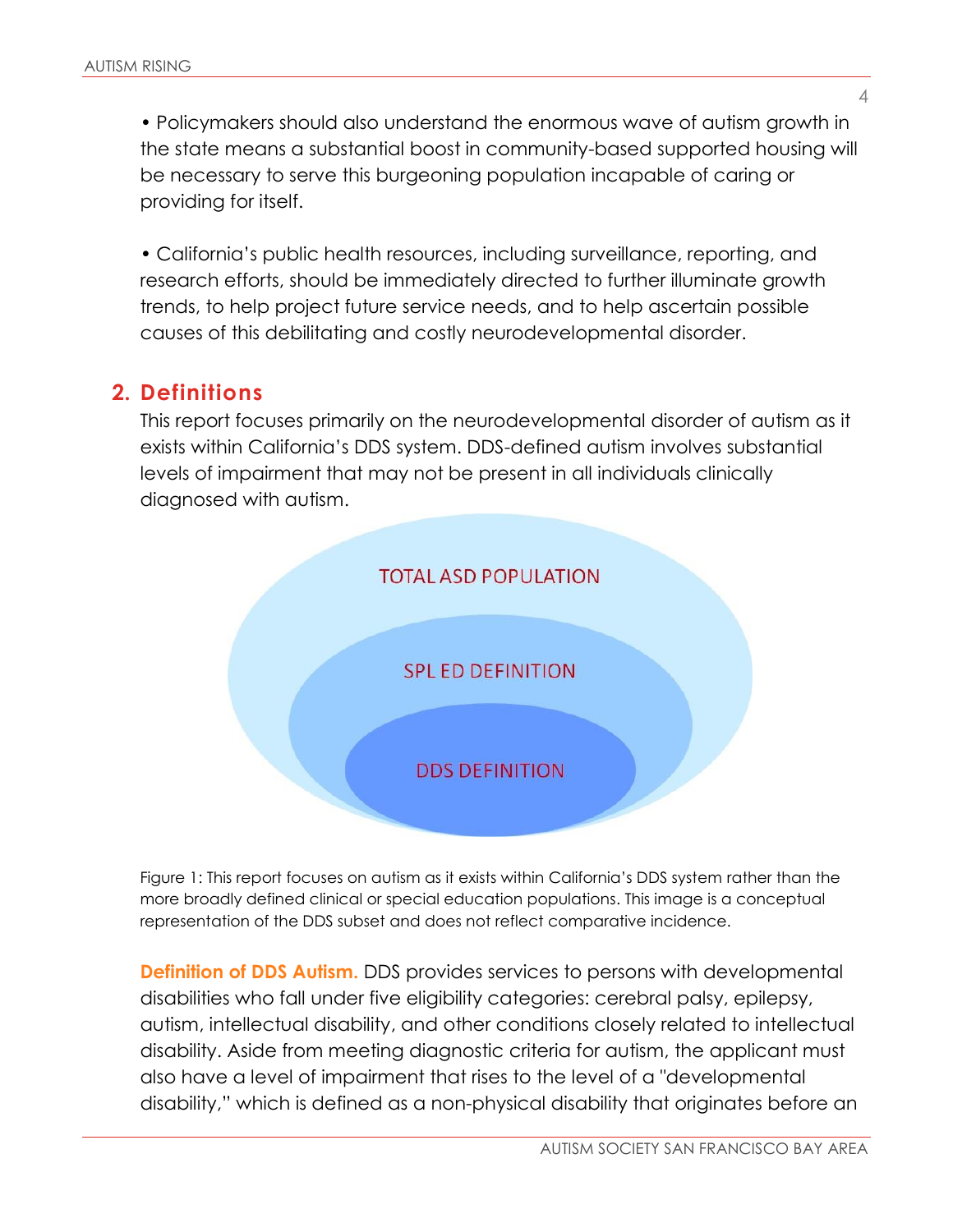individual attains 18 years of age, is expected to continue indefinitely, and constitutes a substantial disability. (Welfare & Institutions Code sec. 4512(a)) As of August of 2003, the bar for "substantial disability" was heightened to require that the person must also exhibit significant functional limitations in at least three of these areas (previously it had been one area), as determined by a regional center, and as appropriate to the age of the person: (1) Self-care; (2) Receptive and expressive language; (3) Learning; (4) Mobility; (5) Self-direction; (6) Capacity for independent living; and (7) Economic self-sufficiency. (Id. sec. 4512(l))

**Definition of Autism in Special Education.** The special education definition of autism is generally acknowledged to encompass a broader array of disabilities, including impairments considered to be milder that those in the DDS system. For purposes of establishing eligibility for special education services in California, autism is defined as follows:

Autism means a developmental disability significantly affecting verbal and nonverbal communication and social interaction, generally evident before age three, and adversely affecting a child's educational performance. Other characteristics often associated with autism are engagement in repetitive activities and stereotyped movements, resistance to environmental change or change in daily routines, and unusual responses to sensory experiences. (34 CFR 300.8(c)(1)(i))

**Definition of autism in clinical application.** For the Diagnostic and Statistical Manual of Mental Disorders (DSM-5) diagnostic criteria, please refer to the Autism Speaks website at: https://www.autismspeaks.org/whatautism/diagnosis/dsm-5-diagnostic-criteria

It is unknown at this time what percentage of clinically-defined autism is included within the DDS system.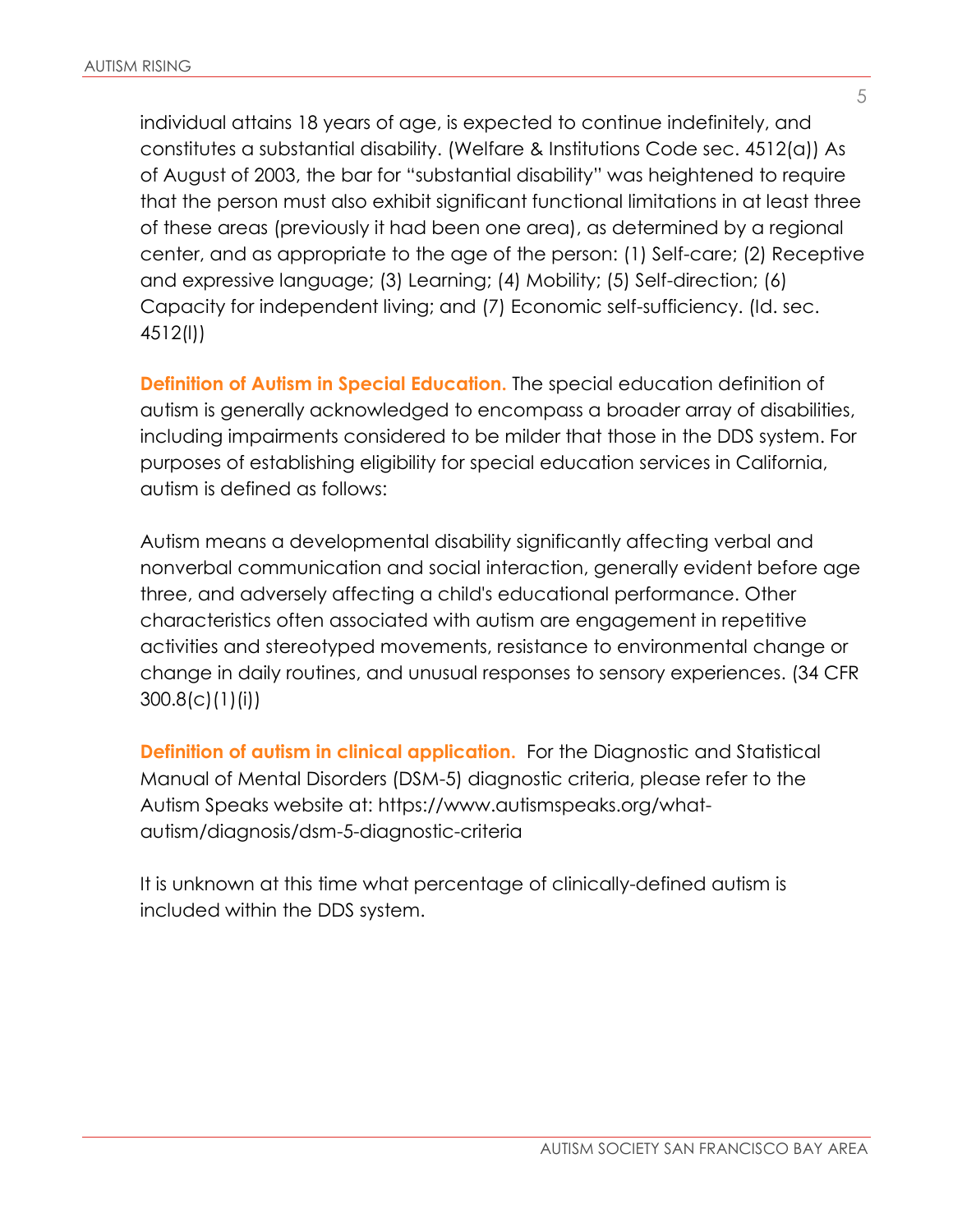### **3. DDS autism caseload, 1987-2014**

| <b>DDS Autism Caseload</b> |        |  |
|----------------------------|--------|--|
| 1987                       | 2,701  |  |
| 1988                       | 2,944  |  |
| 1989                       | 3,262  |  |
| 1990                       | 3,629  |  |
| 1991                       | 4,026  |  |
| 1992                       | 4,446  |  |
| 1993                       | 4,825  |  |
| 1994                       | 5,446  |  |
| 1995                       | 6,179  |  |
| 1996                       | 7,006  |  |
| 1997                       | 8,179  |  |
| 1998                       | 9,587  |  |
| 1999                       | 11,233 |  |
| 2000                       | 13,054 |  |
| 2001                       | 15,441 |  |
| 2002                       | 18,460 |  |
| 2003                       | 22,040 |  |
| 2004                       | 25,020 |  |
| 2005                       | 28,046 |  |
| 2006                       | 31,012 |  |
| 2007                       | 34,656 |  |
| 2008                       | 38,656 |  |
| 2009                       | 46,686 |  |
| 2010                       | 52,900 |  |
| 2011                       | 57,900 |  |
| 2012                       | 63,126 |  |
| 2013                       | 68,631 |  |
| 2014                       | 75,221 |  |
| Source: CA DDS             |        |  |

Figure 2: DDS autism caseload, 1987- 2014



Figure 3: DDS autism caseload, 1987- 2014

Autism was first included as an eligible category served by California's developmental services system in 1971. By 1987, DDS counted 2,701 autism cases. At the end of 2014, the caseload surpassed 75,000. Today, the number exceeds 76,000, representing a 28-fold increase from 1987 counts. In other words, for every one Californian identified with DDS-eligible autism in 1987, there are about 28 today. Sixteen years ago, DDS had considered 1998's autism caseload of slightly more than 11,000 a number of considerable concern, but now the volume nears seven times that level.5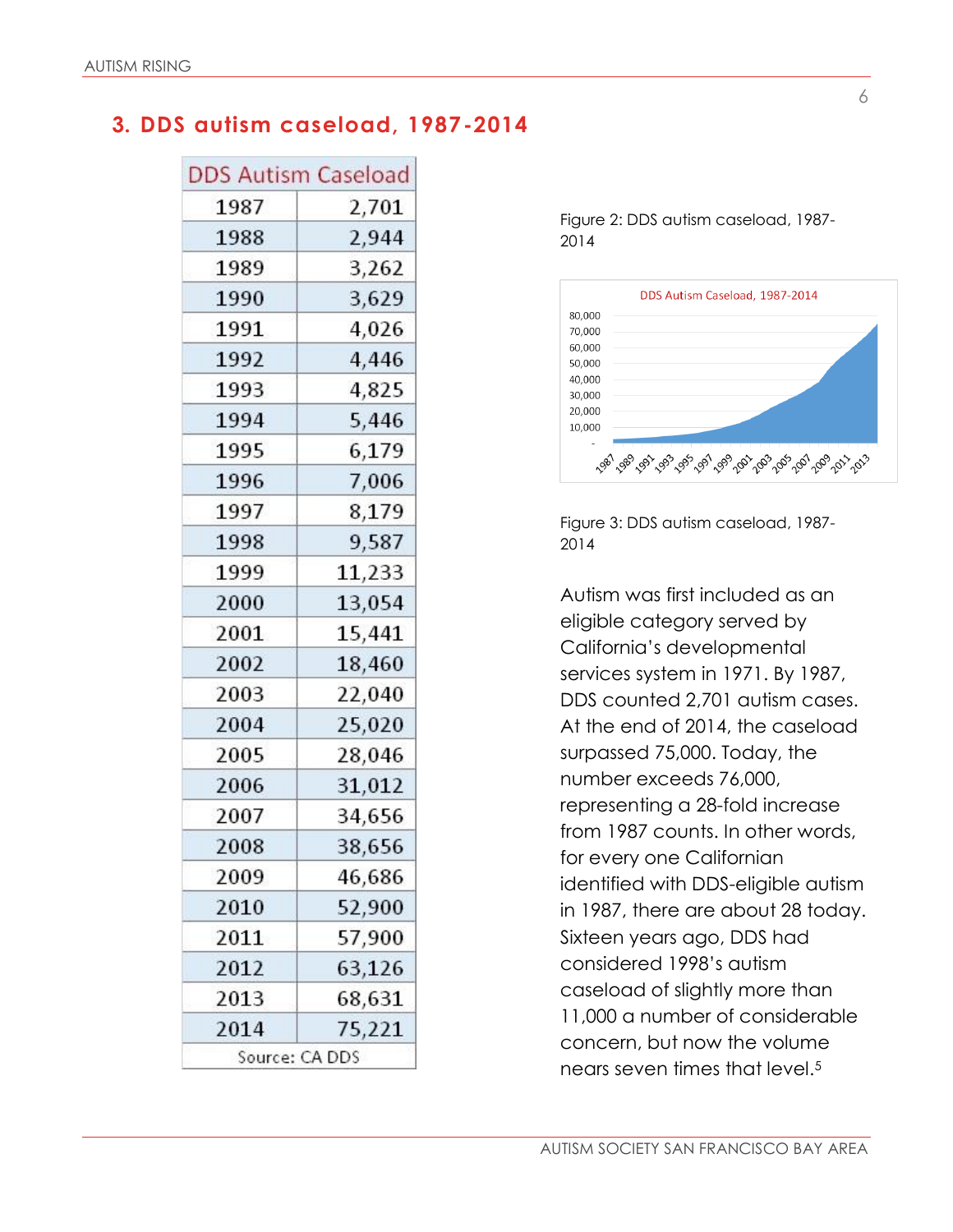### **4. DDS autism current cases, by birth year, 1931-2010**

| Current DDS Autism Cases, by Birth Year 1931-2010 |                                                                             |      |     |      |       |      |       |
|---------------------------------------------------|-----------------------------------------------------------------------------|------|-----|------|-------|------|-------|
| 1931                                              | 1                                                                           | 1951 | 33  | 1971 | 141   | 1991 | 1,476 |
| 1932                                              | $\mathbf{1}$                                                                | 1952 | 48  | 1972 | 129   | 1992 | 1,741 |
| 1933                                              | $\mathbf{1}$                                                                | 1953 | 55  | 1973 | 150   | 1993 | 1,768 |
| 1934                                              | 4                                                                           | 1954 | 64  | 1974 | 173   | 1994 | 1,967 |
| 1935                                              | $\mathbf{1}$                                                                | 1955 | 87  | 1975 | 178   | 1995 | 2,122 |
| 1936                                              | $\overline{2}$                                                              | 1956 | 70  | 1976 | 199   | 1996 | 2,187 |
| 1937                                              | $\overline{2}$                                                              | 1957 | 109 | 1977 | 189   | 1997 | 2,326 |
| 1938                                              | 4                                                                           | 1958 | 116 | 1978 | 246   | 1998 | 2,474 |
| 1939                                              | $\overline{2}$                                                              | 1959 | 102 | 1979 | 256   | 1999 | 2,525 |
| 1940                                              | 3                                                                           | 1960 | 124 | 1980 | 243   | 2000 | 2,854 |
| 1941                                              | 10                                                                          | 1961 | 133 | 1981 | 324   | 2001 | 3,128 |
| 1942                                              | 3                                                                           | 1962 | 143 | 1982 | 347   | 2002 | 3,338 |
| 1943                                              | 14                                                                          | 1963 | 147 | 1983 | 381   | 2003 | 3,699 |
| 1944                                              | 11                                                                          | 1964 | 143 | 1984 | 443   | 2004 | 3,789 |
| 1945                                              | 13                                                                          | 1965 | 152 | 1985 | 511   | 2005 | 3,904 |
| 1946                                              | 15                                                                          | 1966 | 164 | 1986 | 585   | 2006 | 4,051 |
| 1947                                              | 24                                                                          | 1967 | 149 | 1987 | 684   | 2007 | 4,335 |
| 1948                                              | 30                                                                          | 1968 | 172 | 1988 | 797   | 2008 | 4,625 |
| 1949                                              | 36                                                                          | 1969 | 139 | 1989 | 1,033 | 2009 | 4,444 |
| 1950                                              | 39                                                                          | 1970 | 172 | 1990 | 1,227 | 2010 | 4,395 |
|                                                   | Source: California Dept. of Developmental Services, data as of January 2015 |      |     |      |       |      |       |

Figure 4: DDS autism current cases, by birth year, 1931-2010



Figure 5: DDS autism current cases, by birth year, 1931-2010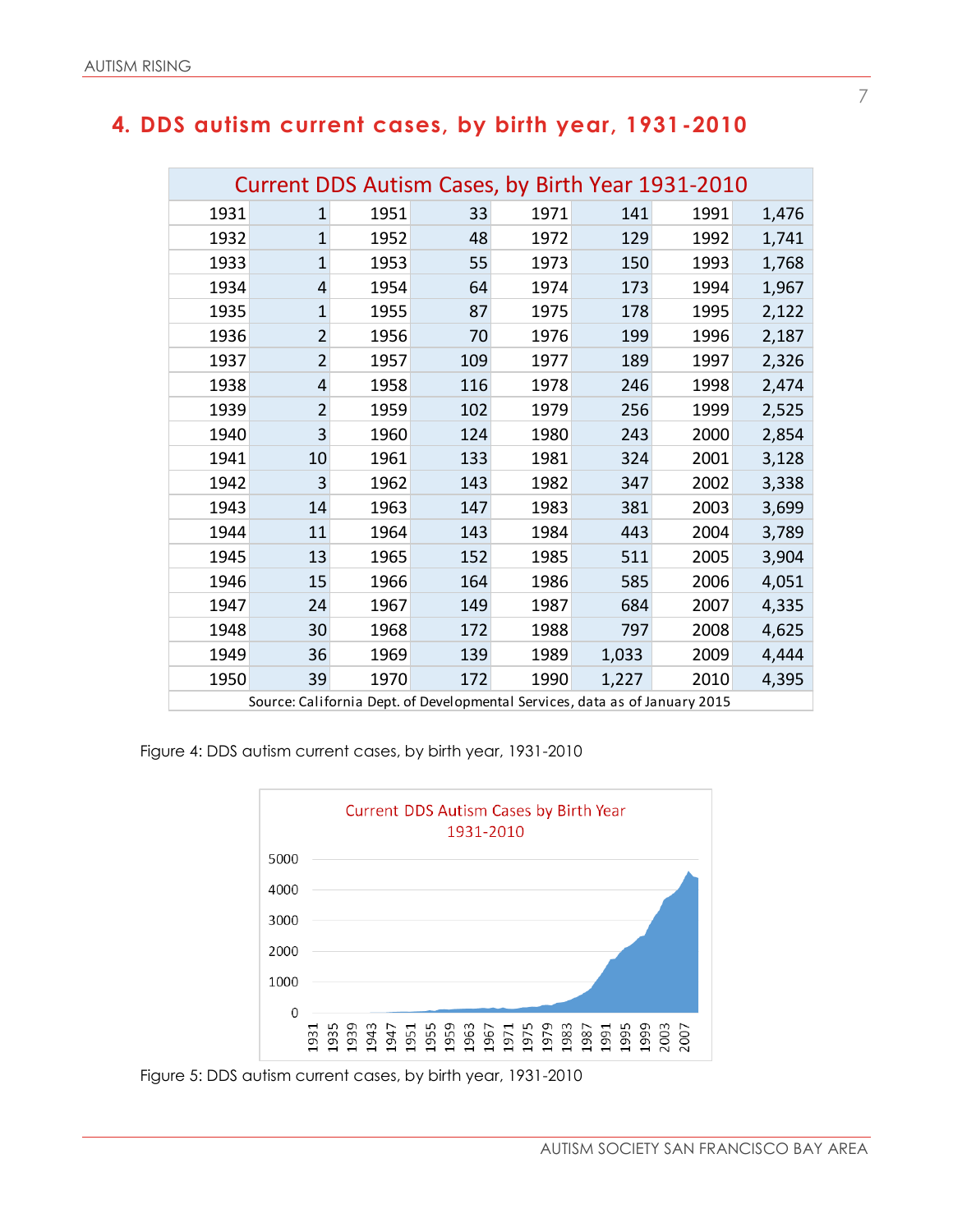Births of individuals later deemed to have DDS-eligible autism have been increasing sharply every year since the early 1980s. Typically intake into the system occurs between 2 and 7 years of age. The data reflects about 200 DDS autism births per year into the 1980s, but now the system is reflecting nearly 5,000 such births per year. The drop off in cases after birth year 2008 is likely attributable to usual delay in cases entering the system, and likely does not represent an actual decrease in DDS-eligible autism cases.



Figure 6: Percentage of California-born males with DDS-eligible autism (Source: California Department of Public Health)

Comparing California-born DDS male autism cases by birth year (birth year 2008) to all live male births (excluding perinatal deaths) in the state, we see a male autism rate of more than 1.2%. For females, the rate is approximately .3%. For all births, approximately .8% yielded eligible autism cases. To compare, for birth year 1987, the rate of California male births resulting in DDS autism was .017%, .004% of females, and .01% all cases.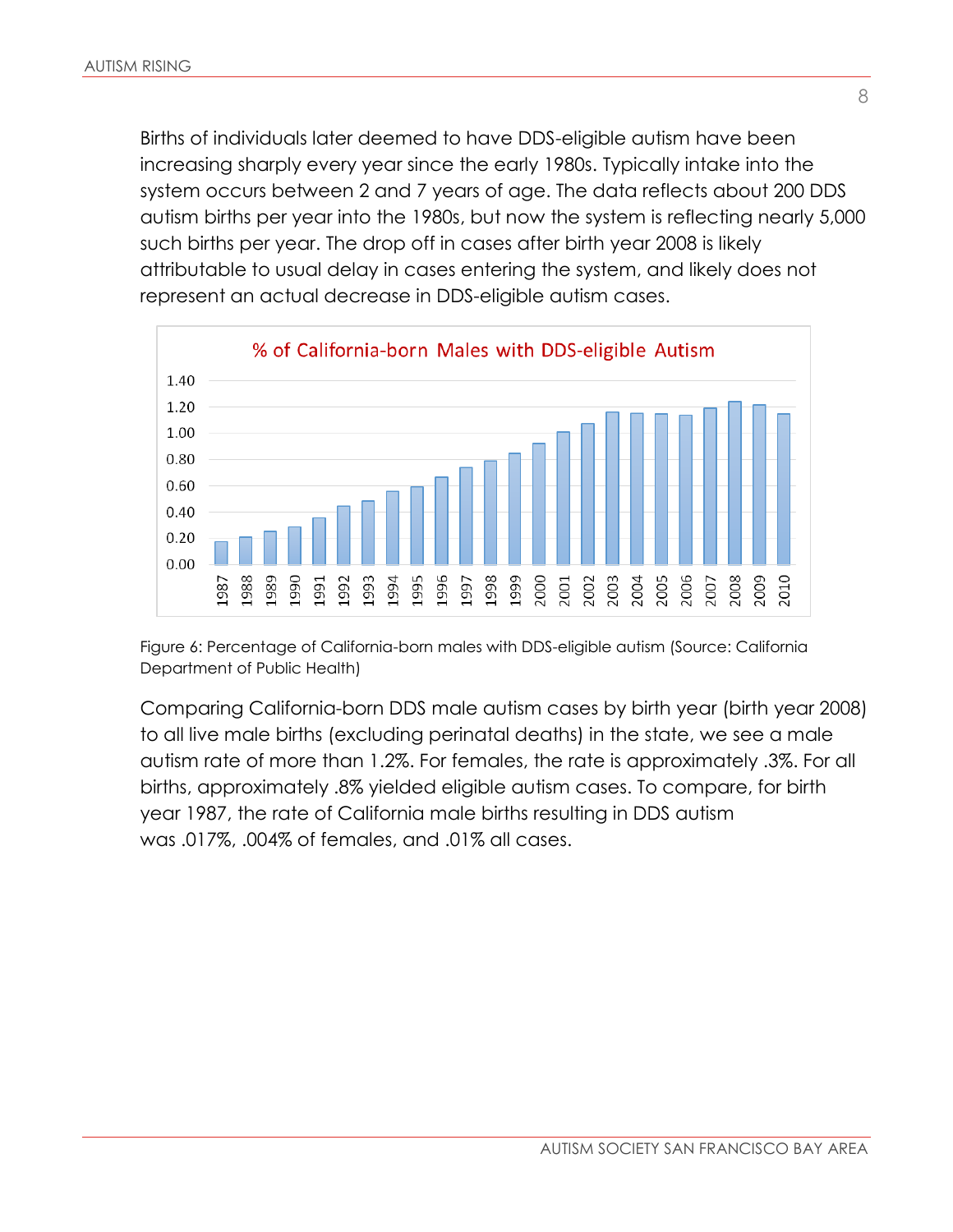



Figure 7: DDS autism cases as percent of total DDS caseload, by decade.

Before the 1980s, autism was a rare disorder occupying less than 5% of the developmental services caseload. Of the intakes in the 2000s, however, 63% were autism. Today, autism intakes into the DDS system represent about 70% of all DDS intakes, and have grown to occupy more than 30% of the overall DDS caseload.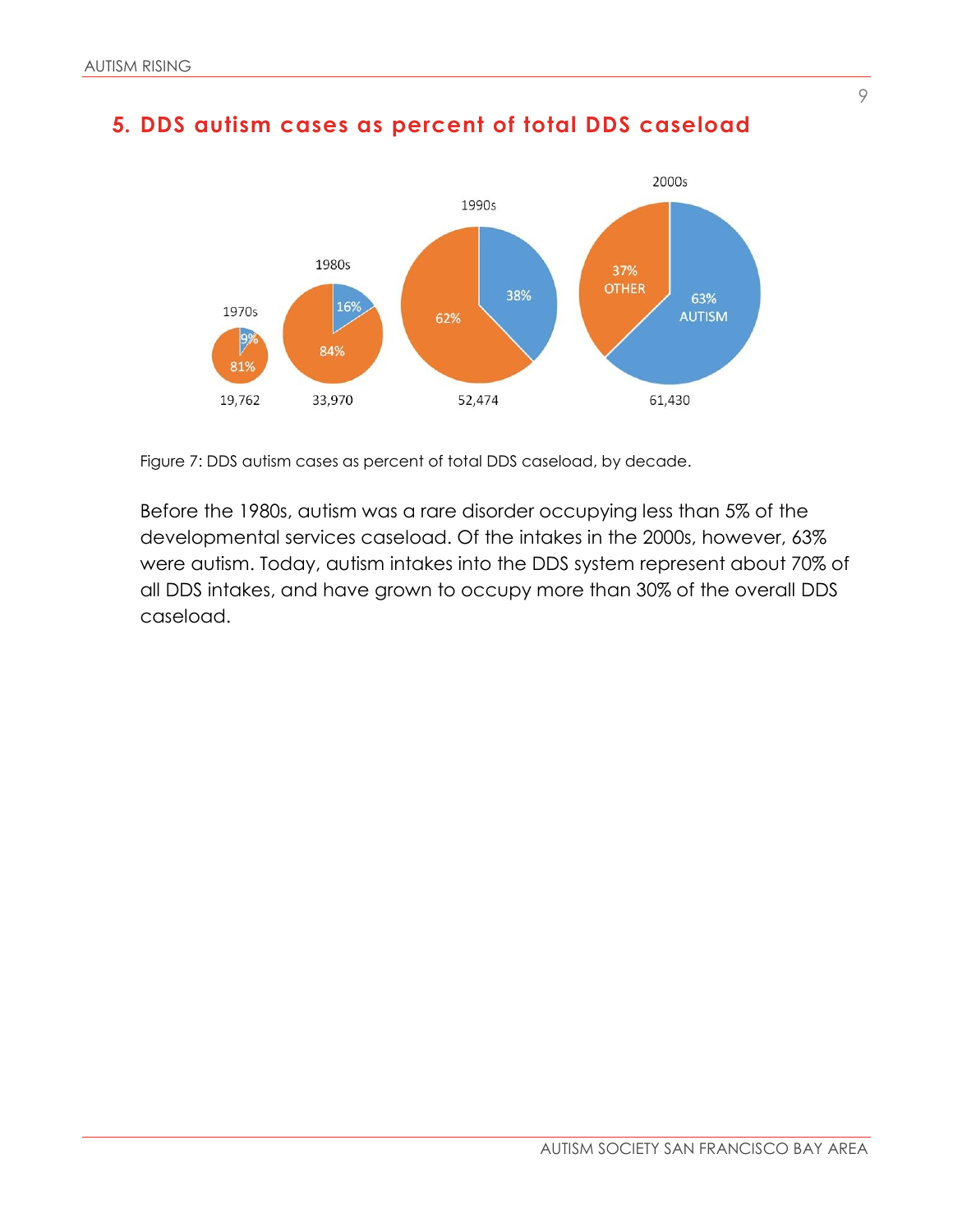



Figure 8: Projected DDS adult autism cases through 2025, 22+ years old, based on current caseload counts.

For practical purposes this report defines "adult" at the 22nd birthday, the time at which individuals with autism age out of the school system, pursuant to IDEA, the Individuals with Disabilities Education Act. At age 22, California's regional center services become the primary source of programs and support for individuals with autism. The DDS adult autism population was about 14,000 at end of 2014. Based on projecting current DDS cohorts over the next ten years, we can see that DDS adult autism cases will double over next five years, and will triple over next ten years, to about 42,000 cases in 2025. Currently, California is nearing 2,000 DDS autism age-outs every year; this will near 4,000 annual ageouts by 2025, based on current caseload numbers.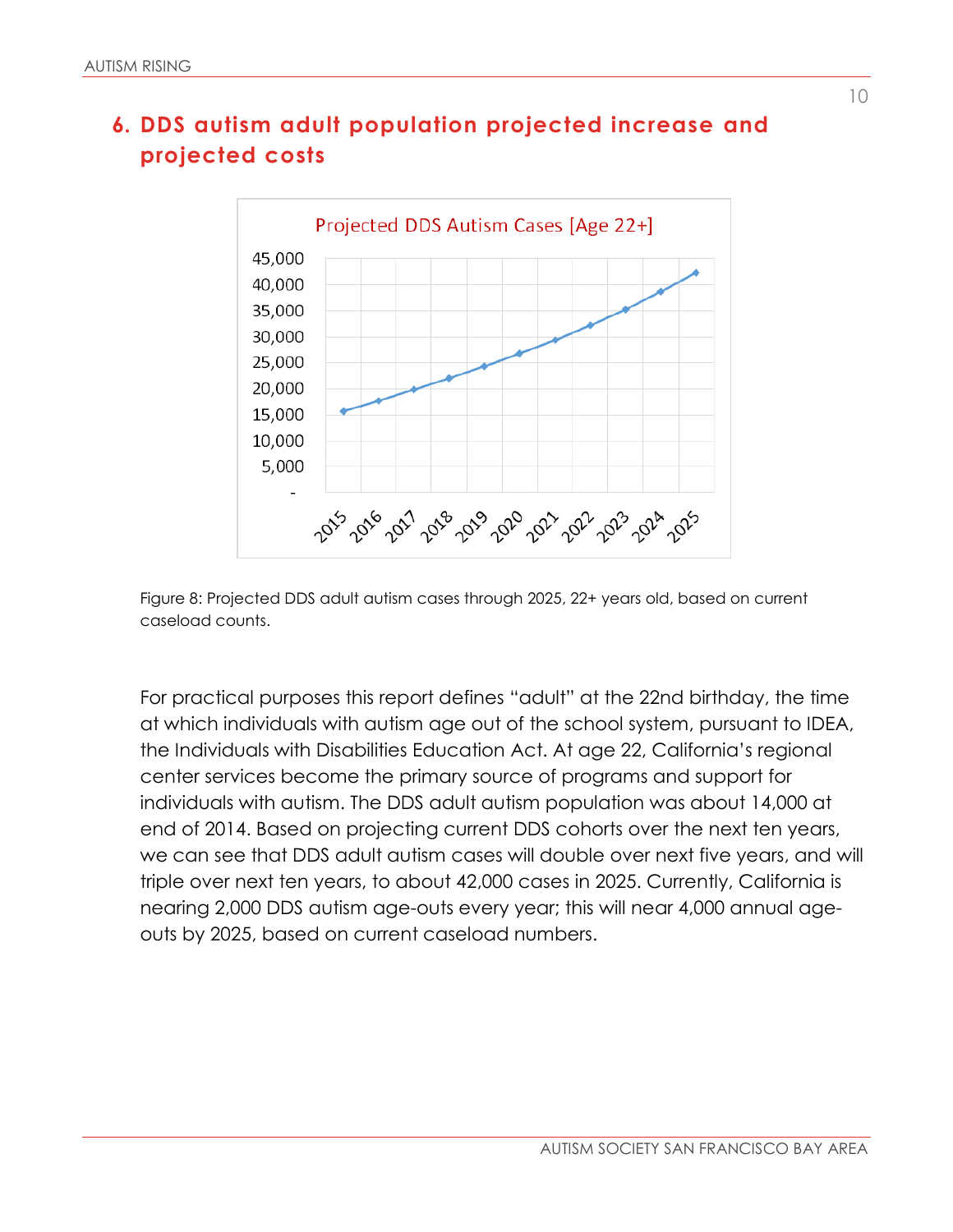

Figure 9: Projected DDS POS costs for adult autism caseload supports.

Regional center costs to support DDS adults with autism will surpass \$1 billion based on the most conservative estimates grounded in current dollars spent on adult autism cases. Based on current averages for purchase of services for DDS autism adults, regional center annual costs to serve DDS autism adults (aged 22+) will nearly triple over the next ten years, from about \$441 million today to about \$1.2 billion. These costs do not include non-regional center costs such as parent out-of-pocket expenses, In-Home Support Services (IHSS), Social Security, or housing assistance. Actual regional center costs will likely surge beyond current averages as parents age and as increasing portions of the DDS autism adult population move outside the family home, requiring housing and ongoing support, and as cost of living increases.

11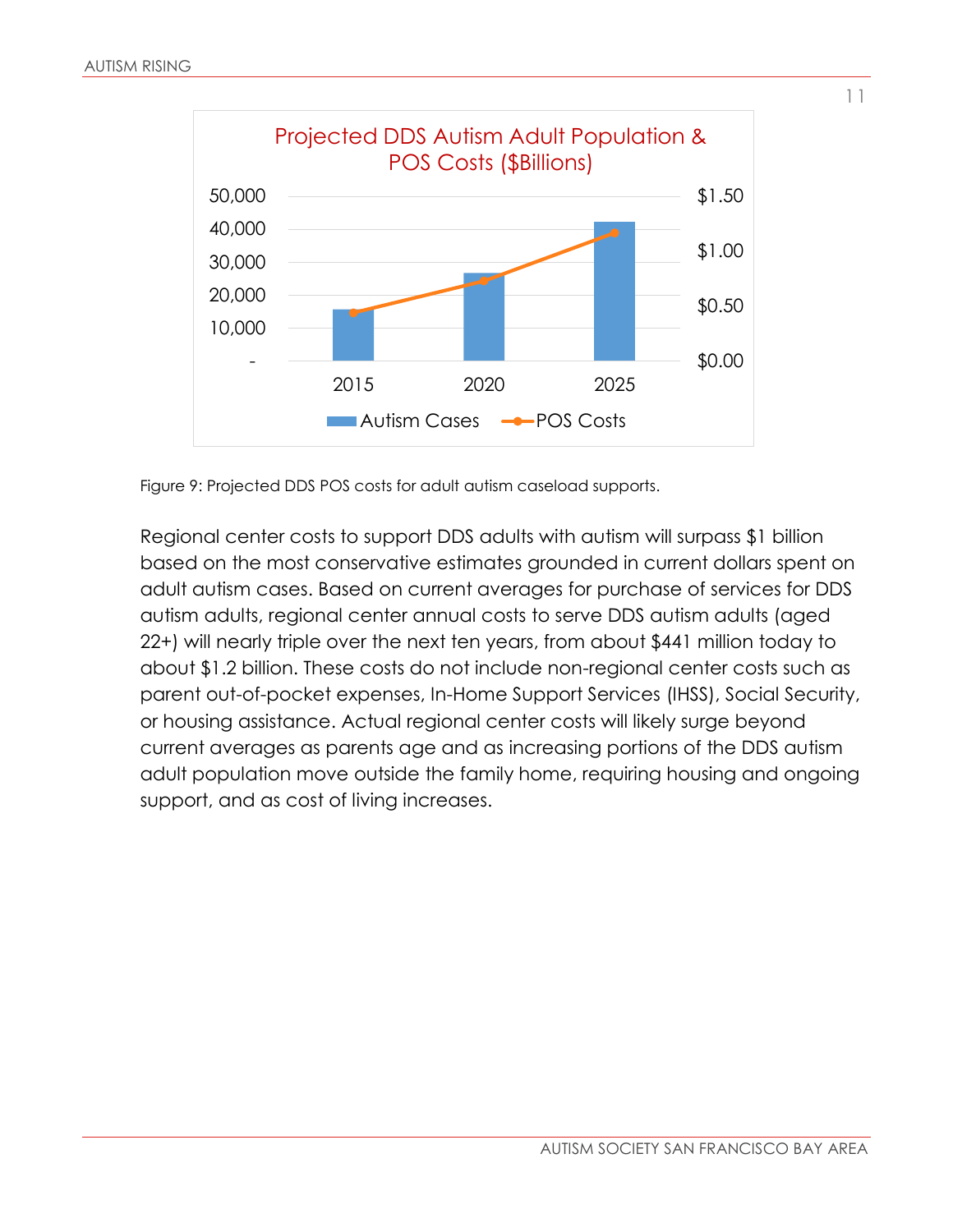## **7. DDS autism cases compared to special education autism cases**

| DDS vs SP. ED. Autism Cases by Birth Year |    |       |       |                                                                   |
|-------------------------------------------|----|-------|-------|-------------------------------------------------------------------|
|                                           |    |       |       | Birth Year Age in 2013 Sp. Ed. Cases DDS Cases   % DDS of Sp. Ed. |
| 2003                                      | 10 | 6,289 | 3,699 | 59%                                                               |
| 2002                                      | 11 | 5,669 | 3,338 | 59%                                                               |
| 2001                                      | 12 | 5,335 | 3,128 | 59%                                                               |
| 2000                                      | 13 | 5,034 | 2,854 | 57%                                                               |
| 1999                                      | 14 | 4,568 | 2,525 | 55%                                                               |
| 1998                                      | 15 | 4,339 | 2,474 | 57%                                                               |

Figure 10: DDS v Special Education autism cases, in year 2013, by birth year for ages 10-15. (Sources: California Department of Education Datquest and California DDS)



Figure 11: Sample: DDS v Special Education autism cases for birth year 2000.

Based on a comparison between DDS autism cases by birth year, and special education autism cases by the same birth years, about 59% of the number of special education autism cases are enrolled in the DDS system (note there may be some DDS autism cases not enrolled in the special education system). The most relevant years for ascertaining this comparison are ages 10-15, after the process of identification is largely complete and before students begin to exit the school system.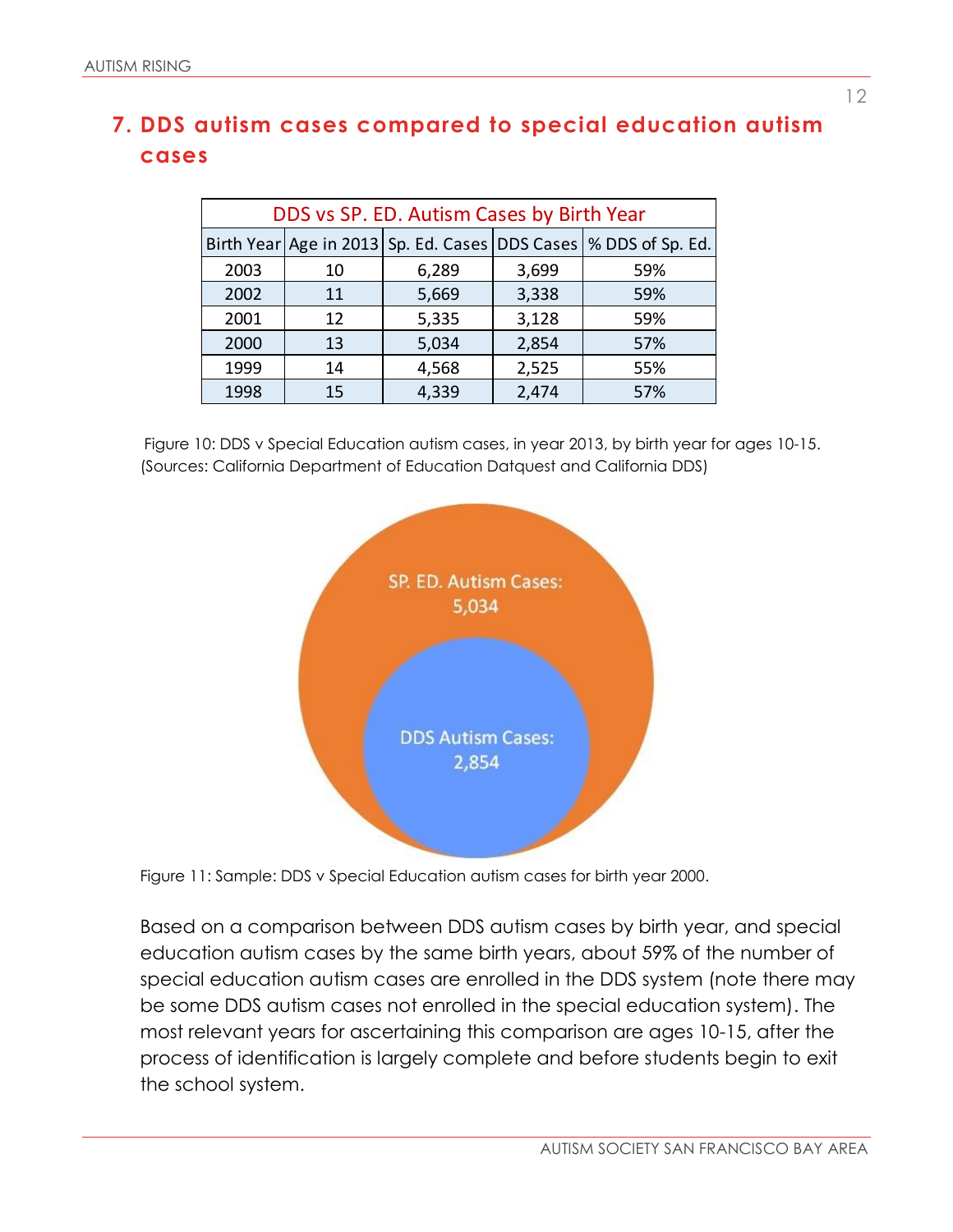## **8. Current DDS autism cases, by birth year and current county of residence, with cumulative caseload**



Alameda 2014 Caseload: 2,989.



Contra Costa 2014 Caseload: 2,027.



Fresno 2014 Caseload: 1,295.



Los Angeles 2014 Caseload: 27,915.



Orange 2014 Caseload: 4,938.



Riverside 2014 Caseload: 3,114.



Sacramento 2014 Caseload: 3,041.



San Bernardino 2014 Caseload: 3,137.



San Diego 2014 Caseload: 5,804.



Figure 12: DDS autism cases, by birth year, in the ten most populous counties, with cumulative caseloads for those counties.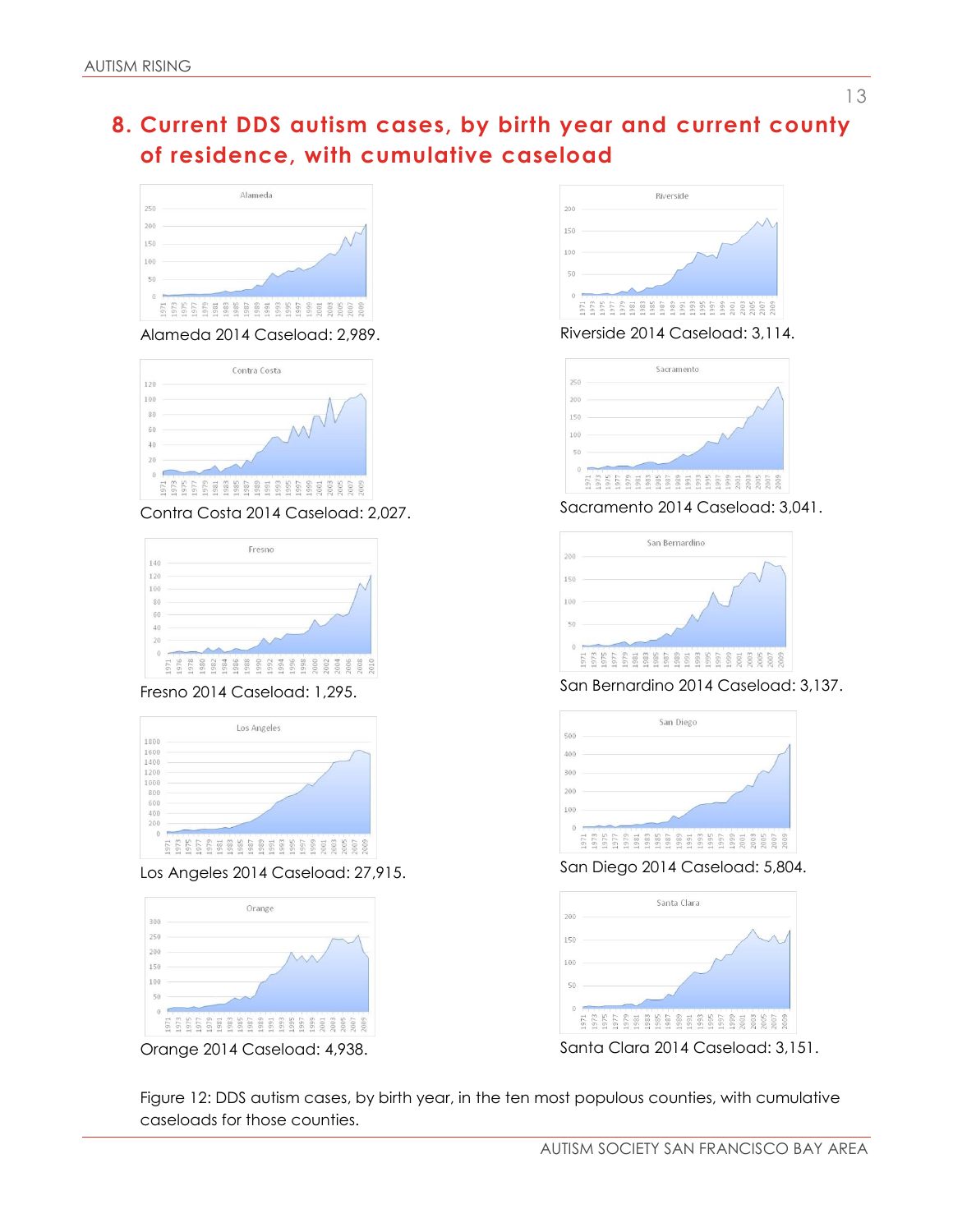The striking surge in DDS autism rates, as reflected by birth year, is fairly consistent across counties, showing an increase in autism births in the early 1980s. DDS autism cases now tend to represent about .195 percent of overall county population, based on comparing 2014 DDS autism caseload with 2013 census figures. A notable exception is Los Angeles County, home to about one-third of the DDS autism cases, nearly 28,000 of 76,000 statewide cases, despite having about one-quarter of the state population. Its DDS autism cases represent .279 percent of its overall county population. This may be due to unknown demographic or biological factors, higher case ascertainment rates, and/or other factors.

## **9. DDS autism cases, children v adults, in ten most populous counties**



Figure 13: DDS autism cases, children (ages 3-21) v adults (ages 22+), in the ten most populous counties.

More than 80% of California's DDS autism population is aged 21 and under, a pattern that is fairly consistent across the counties.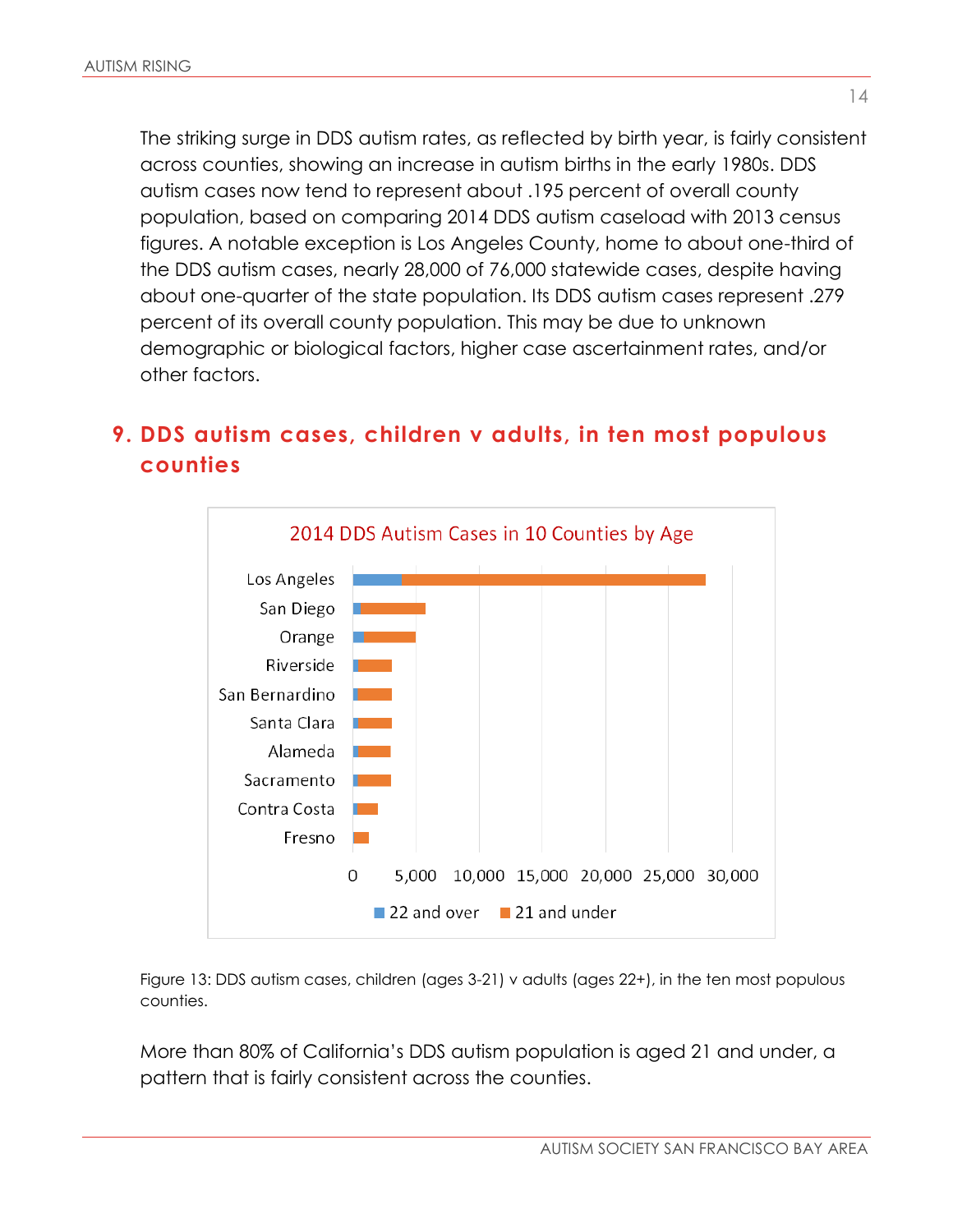## **10. Change in DDS autism cases, greater Bay Area, 1990 v 2015**

| DDS Autism Cases, Bay Area Counties, 1990 v 2015 |      |        |            |  |
|--------------------------------------------------|------|--------|------------|--|
|                                                  | 1990 | 2015   | % increase |  |
| Alameda                                          | 190  | 2,989  | 1573%      |  |
| Contra Costa                                     | 117  | 2,027  | 1732%      |  |
| Marin                                            | 58   | 163    | 281%       |  |
| Napa                                             | 11   | 252    | 2291%      |  |
| San Francisco                                    | 67   | 568    | 848%       |  |
| San Mateo                                        | 71   | 748    | 1054%      |  |
| Santa Clara                                      | 147  | 3,151  | 2144%      |  |
| Santa Cruz                                       | 20   | 276    | 1380%      |  |
| Solano                                           | 64   | 718    | 1122%      |  |
| Sonoma                                           | 67   | 827    | 1234%      |  |
| <b>Greater Bay Area</b>                          | 754  | 11,719 | 1554%      |  |

Figure 14: Change in DDS autism cases, greater Bay Area, 1990 v 2015.

The greater Bay Area experienced a more than 15-fold increase (1,554%) in its counties' DDS autism caseload between 1990 and 2015. The Bay Area is now home to about 12,000 DDS autism cases, up from 754 in 1990.



Figure 15: Increase in DDS autism cases in counties in the greater Bay Area, 1990-2015, with % increase.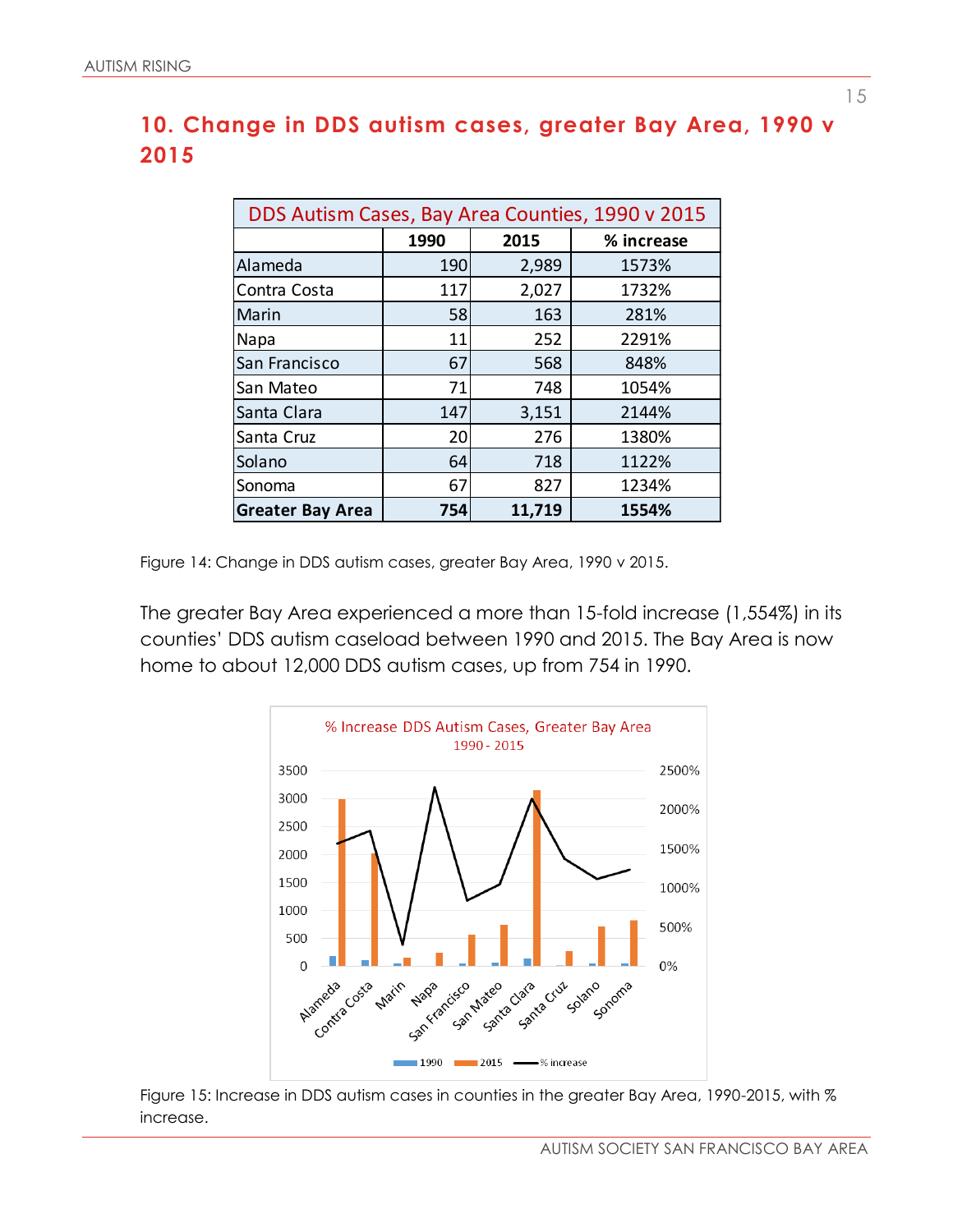

# **11. Current Residence Type for DDS Autism Cases**

Figure 16: DDS autism by current residence type.

Only 1% of California's DDS autism population are documented to live apart from parents or family, and at least 94% remain at home with parents or family. As DDS autism school age-outs approach 2,000 cases per year, and as autism parents age and become less capable of providing daily care, it can be expected that pressure to increase housing options for DDS autism adults will increase each year.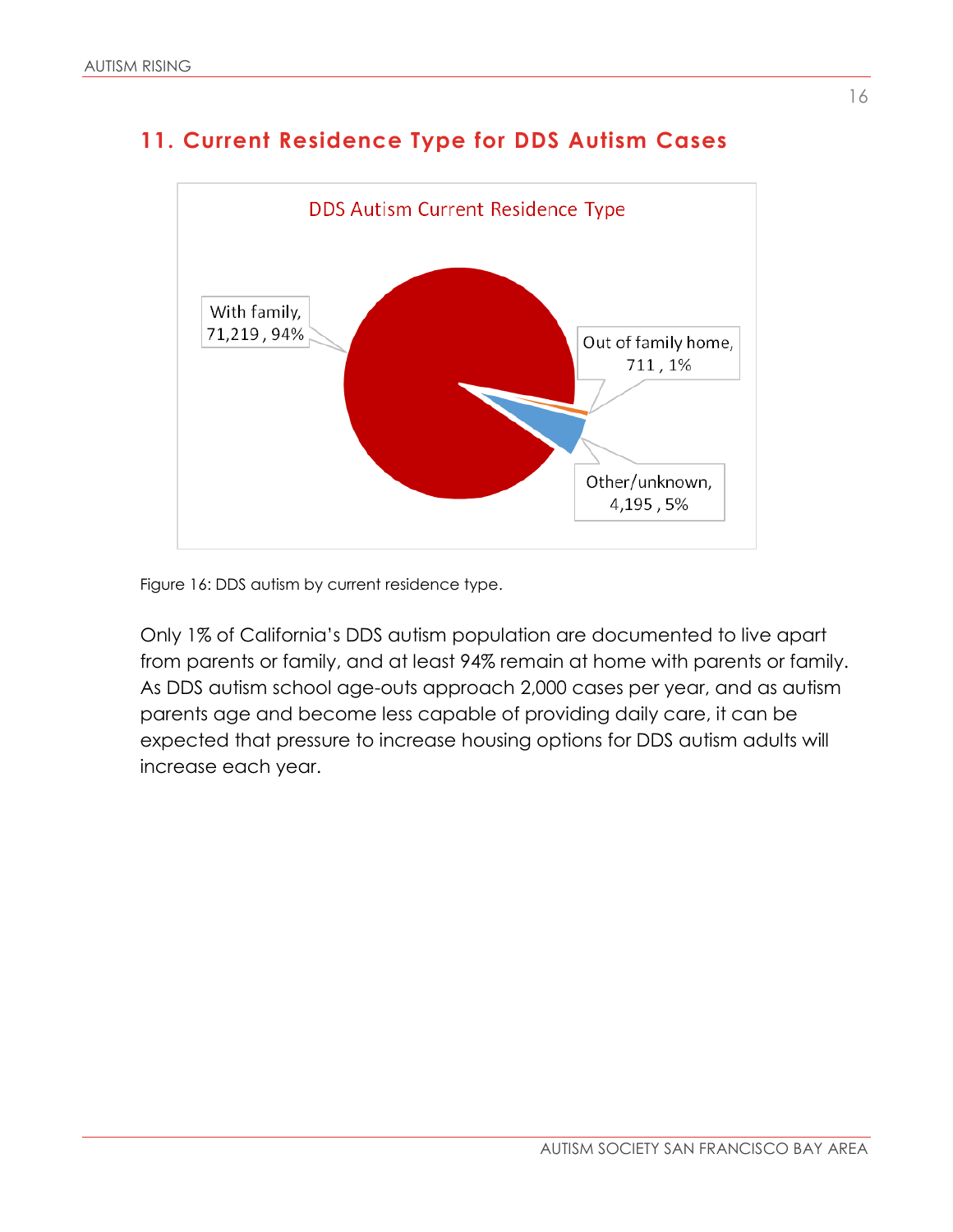## **12. Implications**

California's developmental services system has experienced a staggering increase in cases of autism, a demographic phenomenon that carries profound implications for California's future, given the severe functional limitations presented by individuals with this level of disability. To address the unprecedented challenges before us:

We must actively plan for the intensive needs of this growing adult population. The influx of adult DDS autism cases, combined with the declining ability of parents to provide care, will require a structural overhaul and significant bolstering of our developmental services system. Current community resources are already documented as insufficient to address even the current population.

Of particular importance are: day programs and supported employment tailored to the often-intensive needs of adult autism; a wide array of communitybased supported housing opportunities; and more robust case management as aging parents become increasingly incapable of providing oversight, abuse prevention, and care.

Public health resources should be deployed to provide ongoing surveillance, reporting, and research into the nature and extent of disabling autism in our state in order to guide reasonable and responsive planning and policy efforts.

California must take a leadership position on this national public health crisis. We should use our position as the nation's most populous state, and the one maintaining the most reliable and thorough autism population data, to strongly articulate the shape and scope of the crisis at the federal level.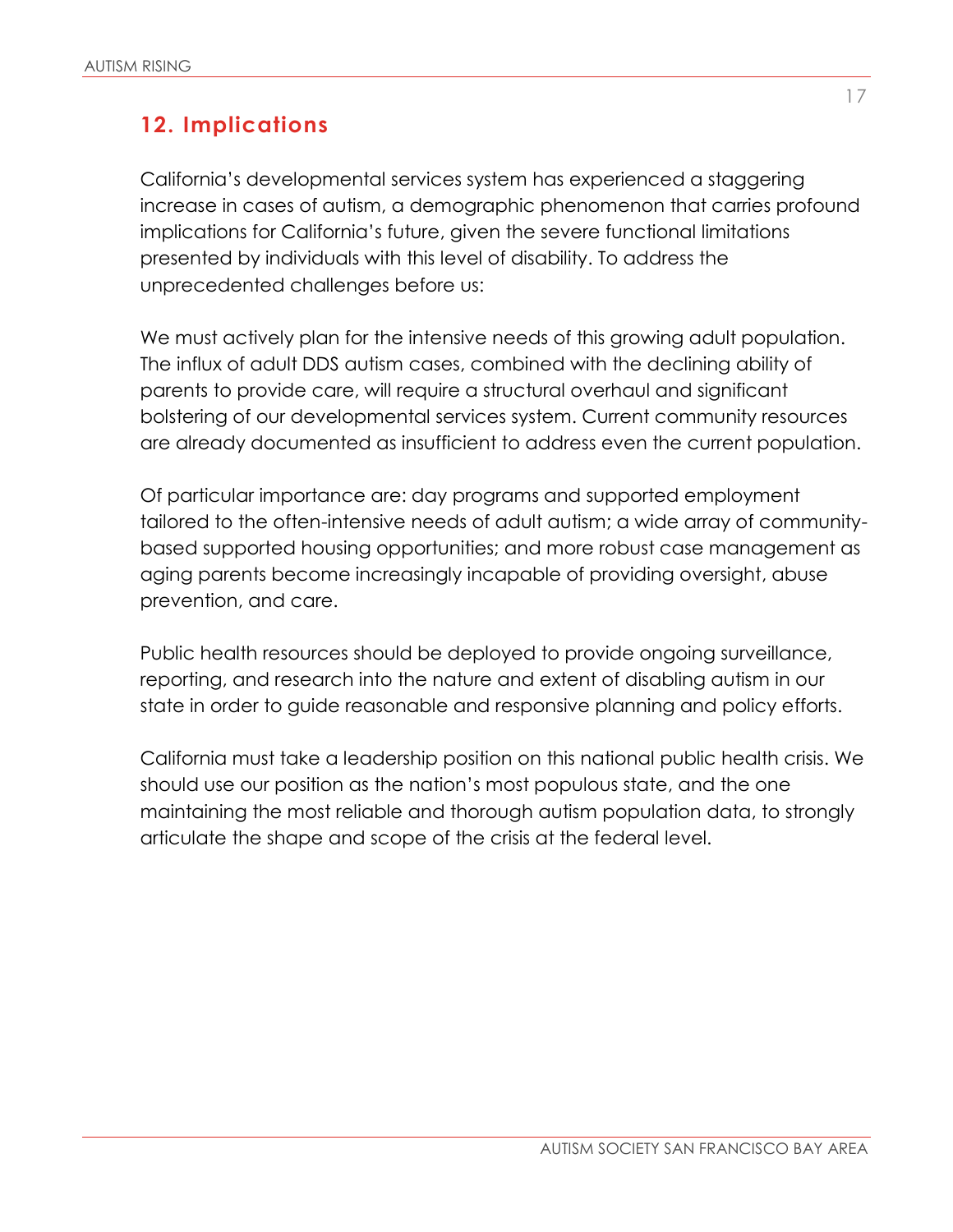## **13. Sources**

- California Department of Developmental Services, birth cohort and caseload data, pursuant to Public Records Act requests, data received January 29, 2015 and March 27, 2015
- California Department of Developmental Services, CDER, http://www.dds.ca.gov/FactsStats/Home.cfm
- California Department of Developmental Services, Autistic Spectrum Disorders: Changes in the California Caseload, an Update: June 1987-June 2007, 2008
- California Department of Developmental Services, Autistic Spectrum Disorders: Changes in the California Caseload, an Update: 1999-2002, April 2003
- California Department of Developmental Services, Fact Book, 12th Edition, January 2015. http://www.dds.ca.gov/FactsStats/docs/factBook\_12th.pdf
- California Department of Education, DataQuest, http://dq.cde.ca.gov/dataquest/ (reporting cycle December 1, 2013)
- California Department of Public Health, prevalence data by gender, pursuant to Public Records Act request, data received April 14, 2015
- United States Census Bureau, 2013 population data. http://www.census.gov/popest/data/state/totals/2013/index.html